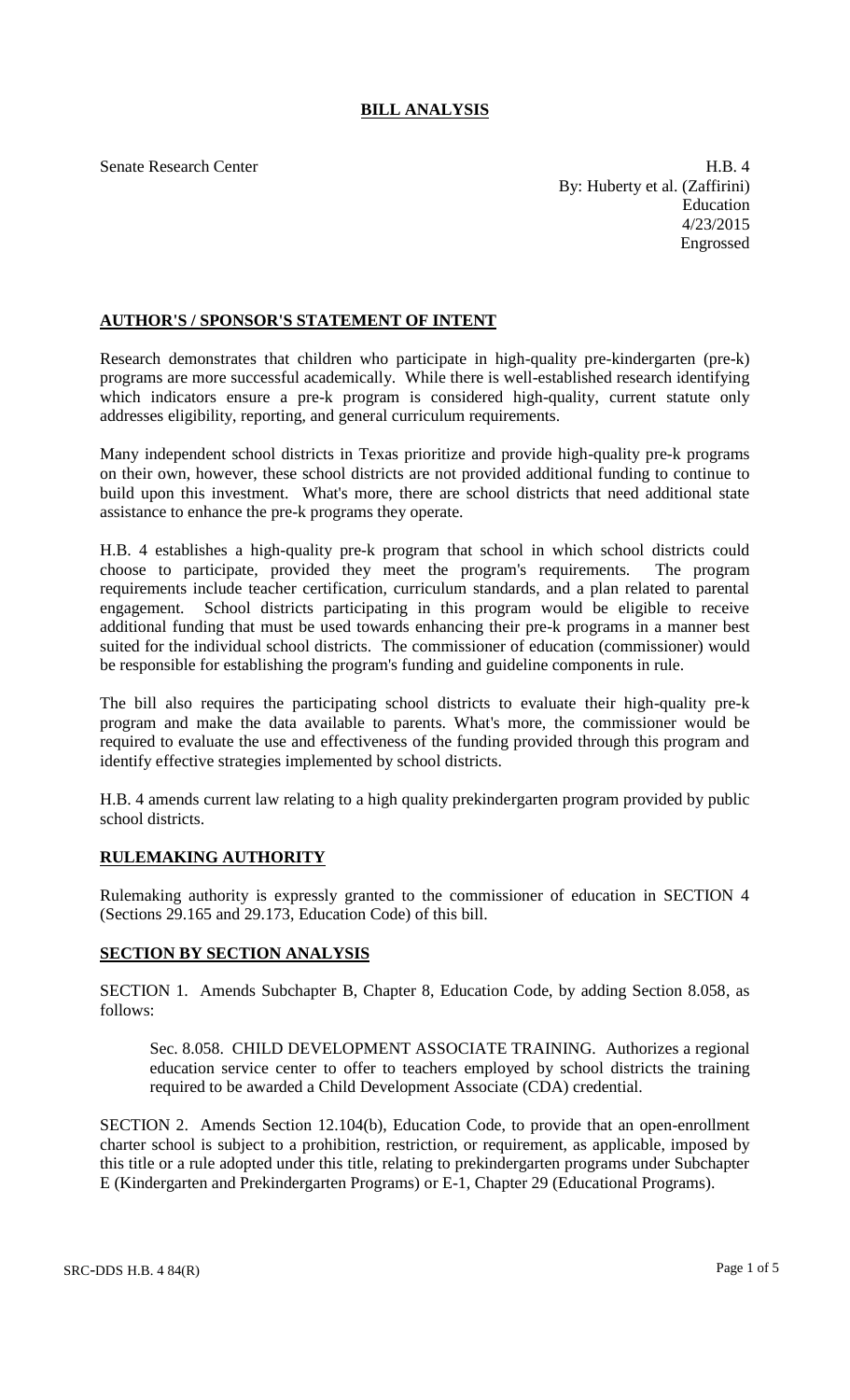SECTION 3. Amends Section 25.001(a), Education Code, to entitle any other person enrolled in a prekindergarten class under Section 29.153 or Subchapter E-1, Chapter 29, to the benefits of the available school fund.

SECTION 4. Amends Chapter 29, Education Code, by adding Subchapter E-1, as follows:

### SUBCHAPTER E-1. HIGH QUALITY PREKINDERGARTEN PROGRAM

Sec. 29.164. DEFINITION. Defines, in this subchapter, "program."

Sec. 29.165. HIGH QUALITY PREKINDERGARTEN PROGRAM. (a) Requires the commissioner of education (commissioner) by rule, from funds appropriated for that purpose, to establish a funding program under which funds are awarded to school districts and open-enrollment charter schools to implement a prekindergarten program under this subchapter. Authorizes a high quality prekindergarten program free of tuition or fees in accordance with this subchapter (program), implemented under this subchapter, notwithstanding any other provision of this subchapter, to operate on a full-day basis.

(b) Authorizes a school district to participate in and receive funding under the program if the district meets all program standards required under this subchapter.

(c) Provides that a program is subject to any other requirements imposed by law that apply to a prekindergarten program not provided in accordance with this subchapter, except that to the extent a conflict exists between this subchapter and any other provision of law, this subchapter prevails.

Sec. 29.166. HIGH QUALITY PROGRAM FUNDING. (a) Provides that a school district is eligible for half-day funding under the Foundation School Program for each student who satisfies eligibility requirements under Section 29.153(b) (providing that a child is eligible for enrollment in a prekindergarten class under this section if the child is at least three years of age and meets certain criteria) and who is enrolled in a program class.

(b) Entitles a school district, in addition to funding under Subsection (a), to receive funding in an amount determined by the commissioner for each qualifying student described under Subsection (c) in average daily attendance in a program class. Prohibits the commissioner from establishing an amount of funding per qualifying student under this subsection that exceeds \$1,500.

(c) Provides that a student qualifies for additional funding under Subsection (b) if the student:

(1) satisfies eligibility requirements under Section 29.153(b); and

(2) is four years of age on September 1 of the year the student begins the program.

(d) Authorizes a school district that receives the funding under Subsection (b) to use the funding only to improve the quality of the district's prekindergarten programs.

(e) Prohibits the total amount of funding distributed to school districts under Subsection (b) for the state fiscal biennium ending August 31, 2017, from exceeding the greater of:

(1) \$130 million; or

(2) the amount of the appropriation provided for the prekindergarten program under this subchapter in H.B. No. 1, Acts of the 84th Legislature, Regular Session, 2015, as enacted.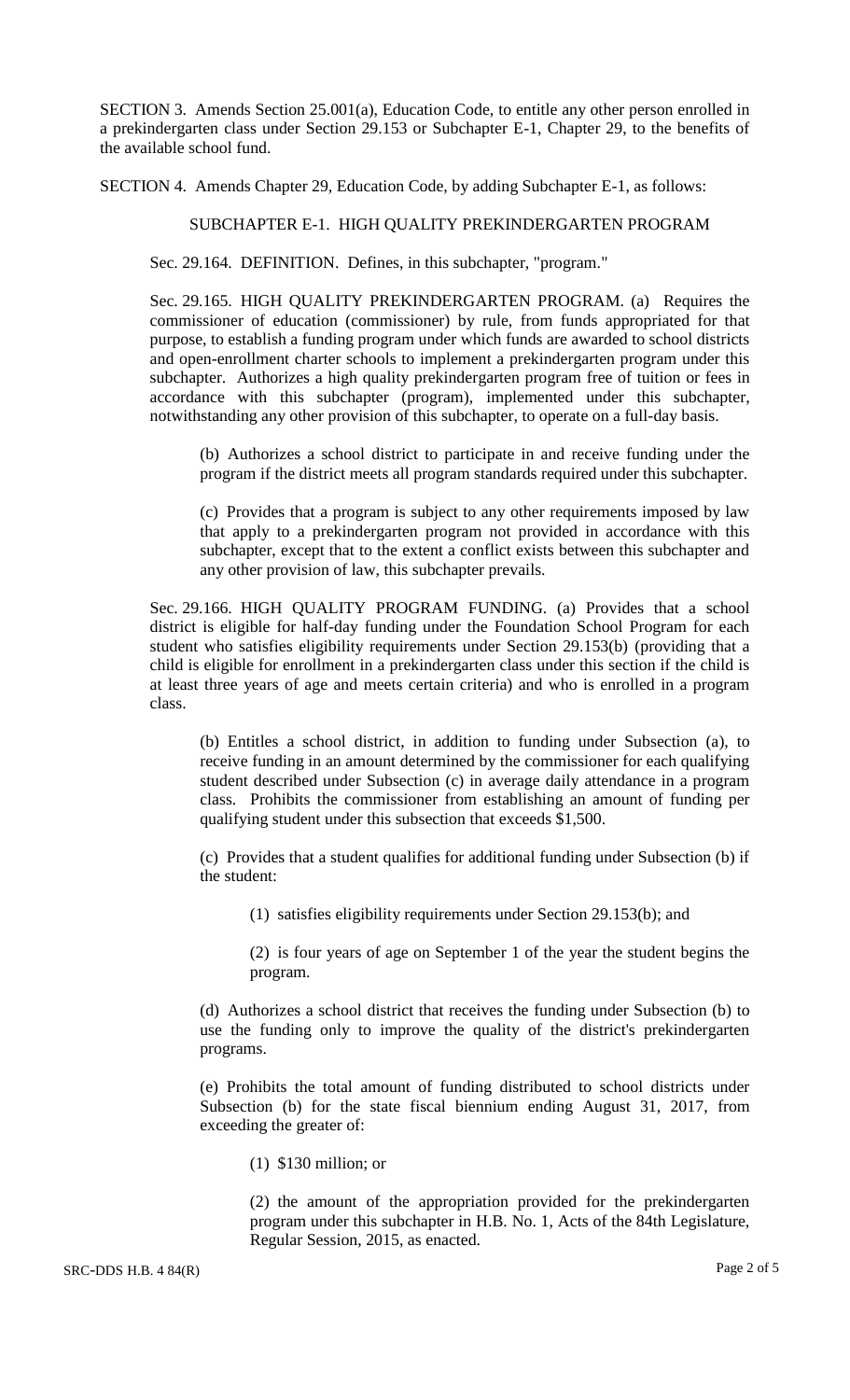Sec. 29.167. HIGH QUALITY CURRICULUM AND TEACHER REQUIREMENTS. (a) Requires a school district to select and implement a curriculum for a prekindergarten program under this subchapter that:

> (1) includes the prekindergarten guidelines established by the Texas Education Agency (TEA);

> (2) measures the progress of students in meeting the recommended learning outcomes; and

> (3) does not use national curriculum standards developed by the Common Core State Standards Initiative.

(b) Requires each teacher for a prekindergarten program class to:

(1) be certified under Subchapter B (Certification of Educators), Chapter 21 (Educators); and

(2) have one of the following additional qualifications:

(A) a Child Development Associate (CDA) credential;

(B) certification offered through a training center associated with Association Montessori Internationale or through the Montessori Accreditation Council for Teacher Education;

(C) at least eight years' experience of teaching in a nationally accredited child care program; or

(D) an equivalent qualification.

(c) Authorizes a school district to allow a teacher employed by the district to receive the training required to be awarded a Child Development Associate (CDA) credential from a regional education service center that offers the training in accordance with Section 8.058.

Sec. 29.168. FAMILY ENGAGEMENT PLAN. (a) Requires a school district to develop and implement a family engagement plan to assist the district in achieving and maintaining high levels of family involvement and positive family attitudes toward education. Requires that the family engagement plan be based on family engagement strategies established under Subsection (b).

(b) Requires TEA to collaborate with other state agencies, including the Texas Health and Human Services Commission, that provide services for children from birth through five years of age to establish prioritized family engagement strategies to be included in a school district's family engagement plan. Authorizes a parent-teacher organization, community group, or faith-based institution to submit to TEA recommendations regarding the establishment of family engagement strategies, and requires TEA, in establishing the family engagement strategies, to consider any received recommendations. Requires that the engagement strategies be:

(1) based on empirical research; and

(2) proven to demonstrate significant positive short-term and long-term outcomes for early childhood education.

Sec. 29.169. PROGRAM EVALUATION. (a) Requires a school district to: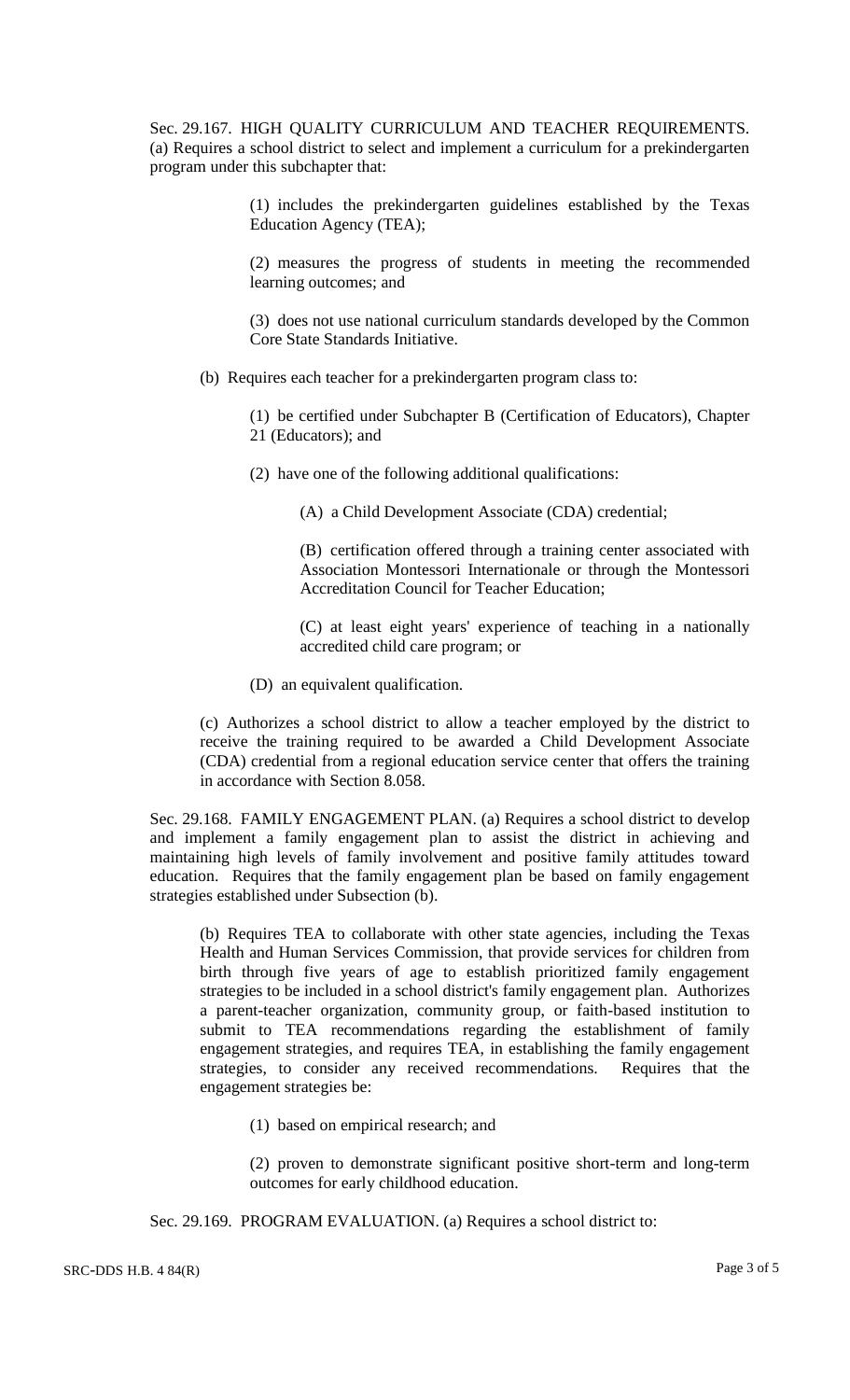(1) select and implement appropriate methods for evaluating the district's program classes by measuring student progress; and

(2) make data from the results of program evaluations available to parents.

(b) Authorizes a school district to administer diagnostic assessments to students in a program class to evaluate student progress as required by Subsection (a) but prohibits a school district from administering a state standardized assessment instrument.

(c) Requires that an assessment instrument administered to a prekindergarten program class be selected from a list of appropriate prekindergarten assessment instruments identified by the commissioner.

Sec. 29.170. PROGRAM FUNDING EVALUATION. (a) Requires the commissioner to evaluate the use and effectiveness of funding provided under this subchapter in improving student learning. Requires the commissioner to identify effective instruction strategies implemented by school districts under this subchapter.

(b) Requires the commissioner, beginning in 2018, not later than December 1 of each even-numbered year, to deliver a report to the legislature containing the results of the evaluation.

(c) Provides that this section expires December 31, 2024.

Sec. 29.171. REPORT OF ADDITIONAL INFORMATION REQUIRED. Requires a school district that offers a prekindergarten program under this subchapter, in addition to information reported under Section 29.1532(c), to include the following information in the district's Public Education Information Management System (PEIMS) report:

> (1) the class size and ratio of instructional staff to students for each prekindergarten program class offered by the district;

> (2) each type of assessment instrument administered to students enrolled in district prekindergarten program classes and the results of each type of assessment instrument;

> (3) student demographic information for the district's prekindergarten program classes;

> (4) funding sources for the district's prekindergarten program classes; and

(5) curricula used in the district's prekindergarten program classes.

Sec. 29.172. ELIGIBLE PRIVATE PROVIDERS. (a) Authorizes a school district participating in the program under this subchapter to enter into a contract with an eligible private provider to provide services or equipment for the program.

(b) Requires a private provider, to be eligible to contract with a school district to provide a program or part of a program, to be licensed by and in good standing with the Texas Department of Family and Protective Services (DFPS). Provides that a private provider, for purposes of this section, is in good standing with DFPS if DFPS has not taken an action against the provider's license under Section 42.071 (Suspension, Evaluation, or Probation of License or Registration), 42.072 (License, Listing, or Registration Denial, Suspension, or Revocation), or 42.078 (Administrative Penalty), Human Resources Code, during the 24-month period preceding the date of a contract with a school district. Requires the private provider to also: